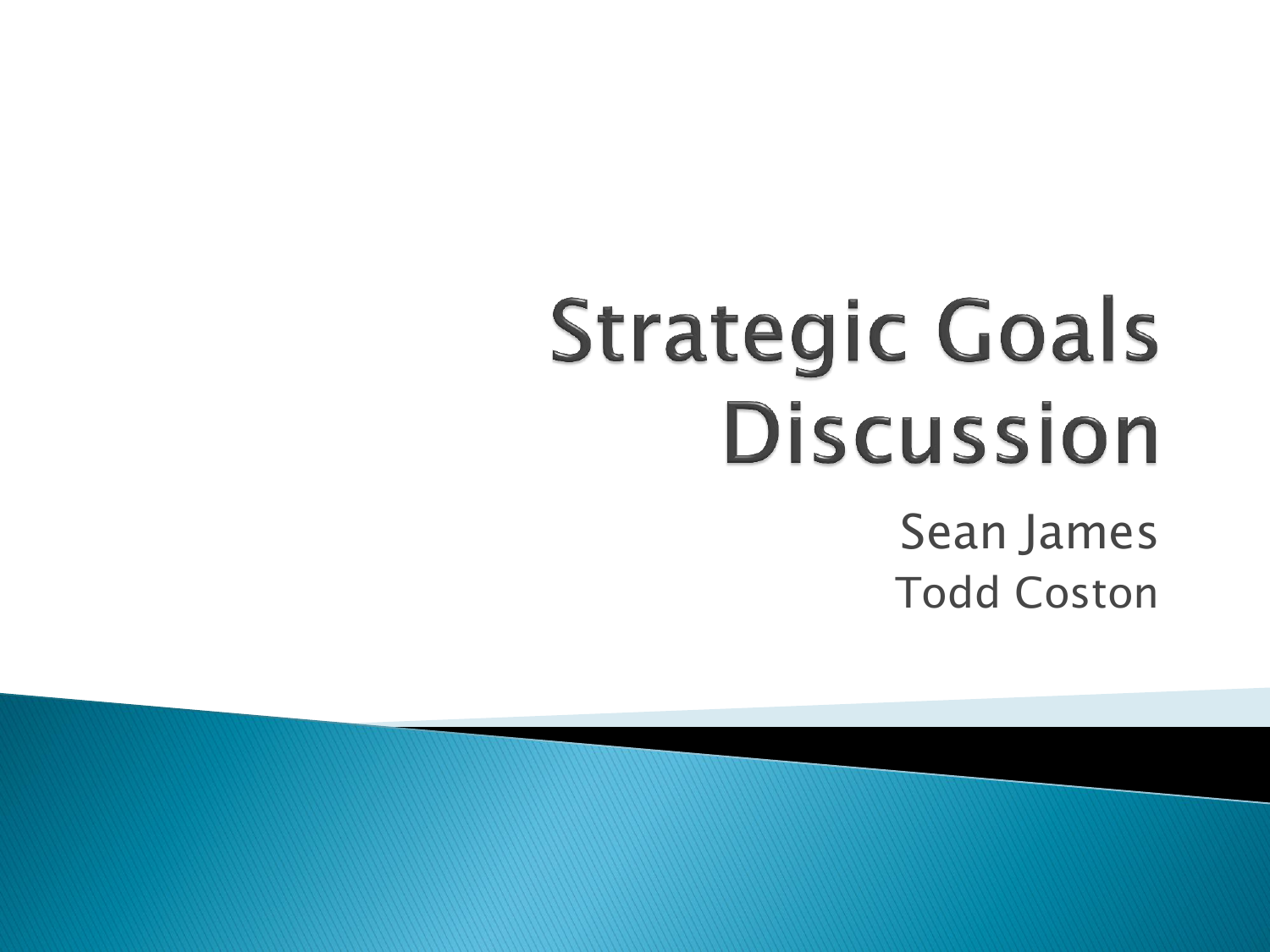#### **Ed Master Plan**

- Facilities Master Plan
- ▶ Technology Master Plan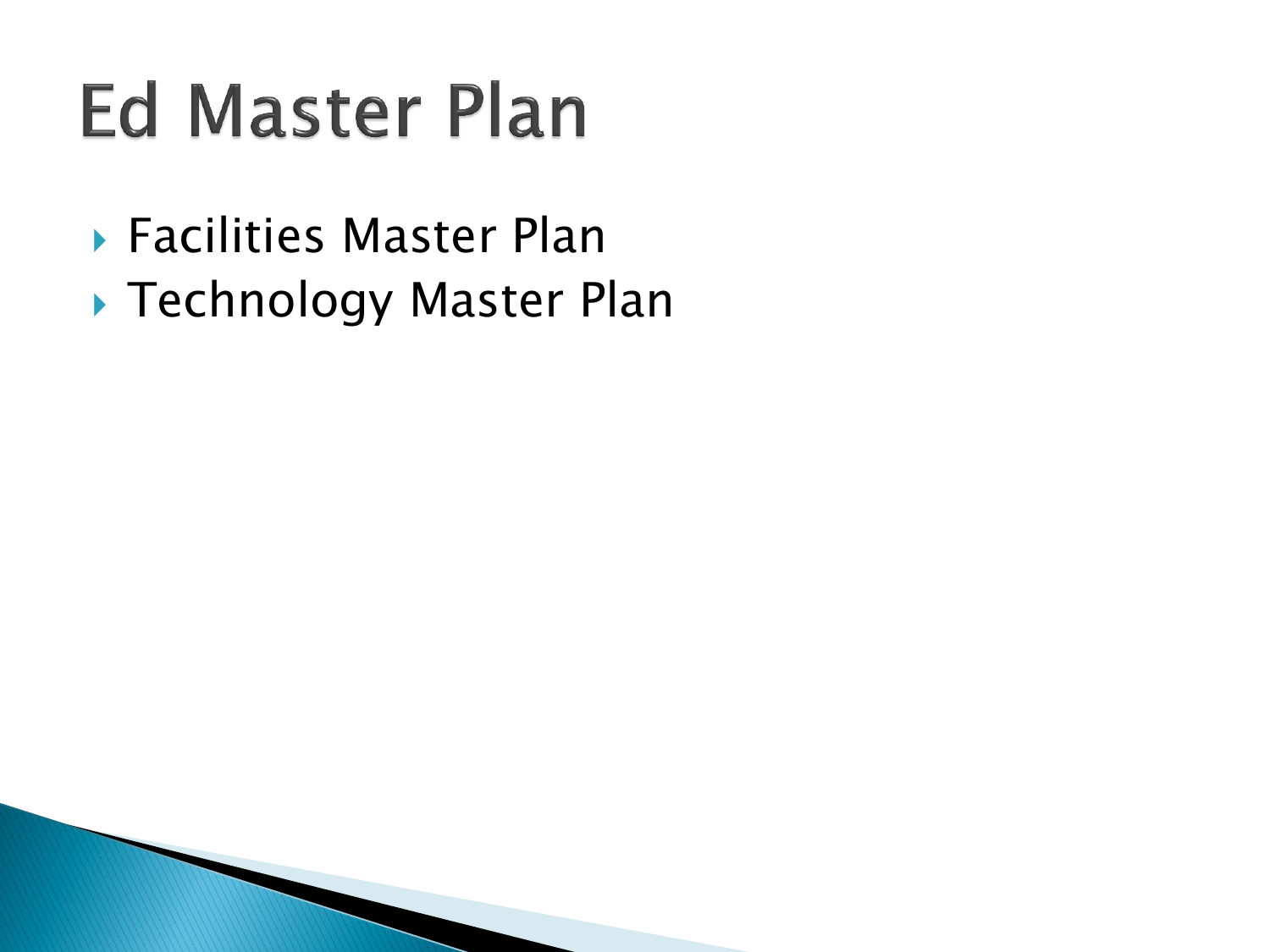#### **Facilities Master Plan**

- ▶ Operational space needs
	- Long Range Capital Plan
	- Scheduled Maintenance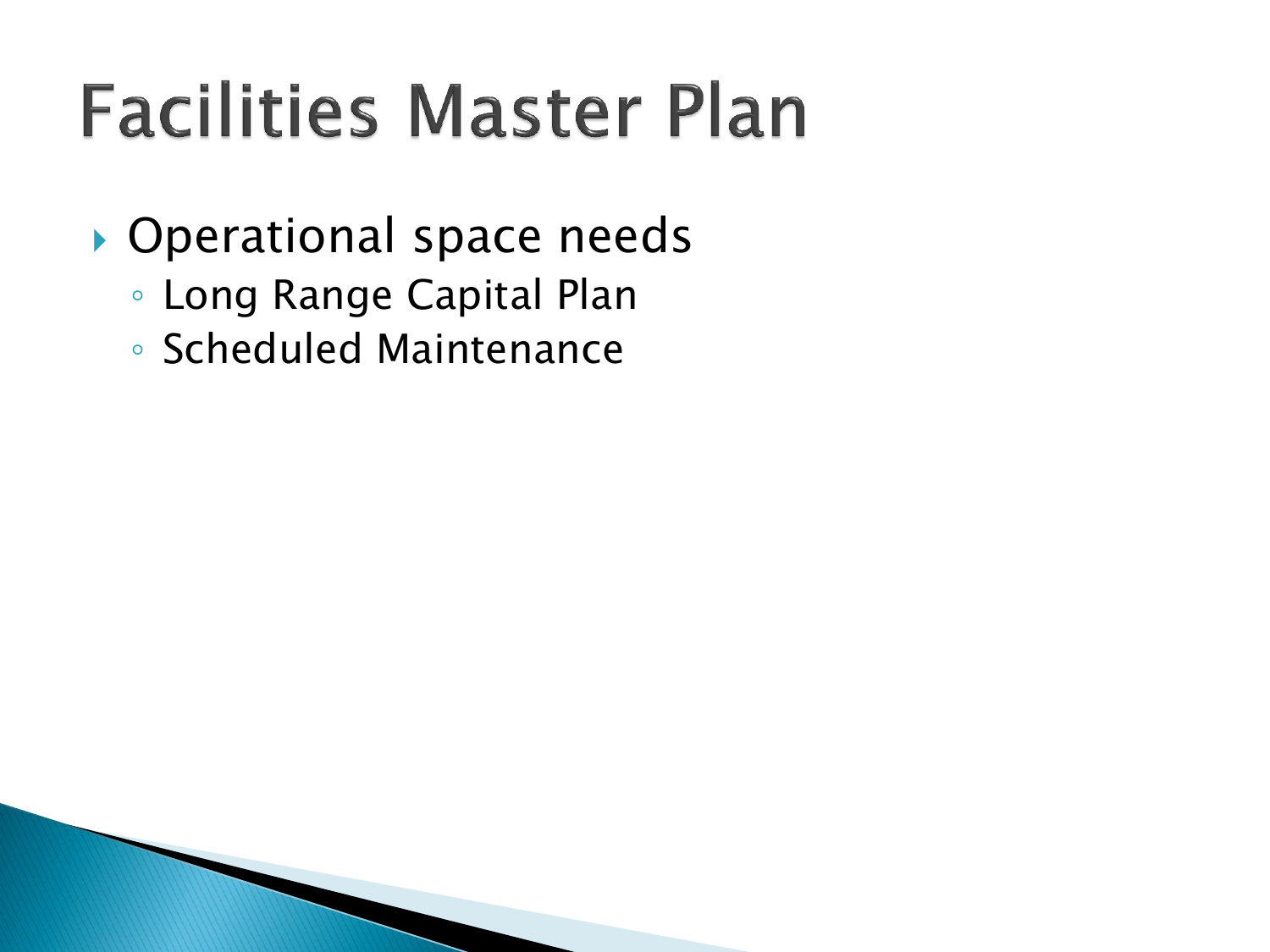# **Long Range Capital Plan**

▶ Making sure it is connected to Ed Master Plan

- Clearly identifying program and facilities needs of the college
	- Primarily based on new construction or major replacement/renovation
- **Funding** 
	- State
	- SRID
	- BC101
	- GUI
	- Grants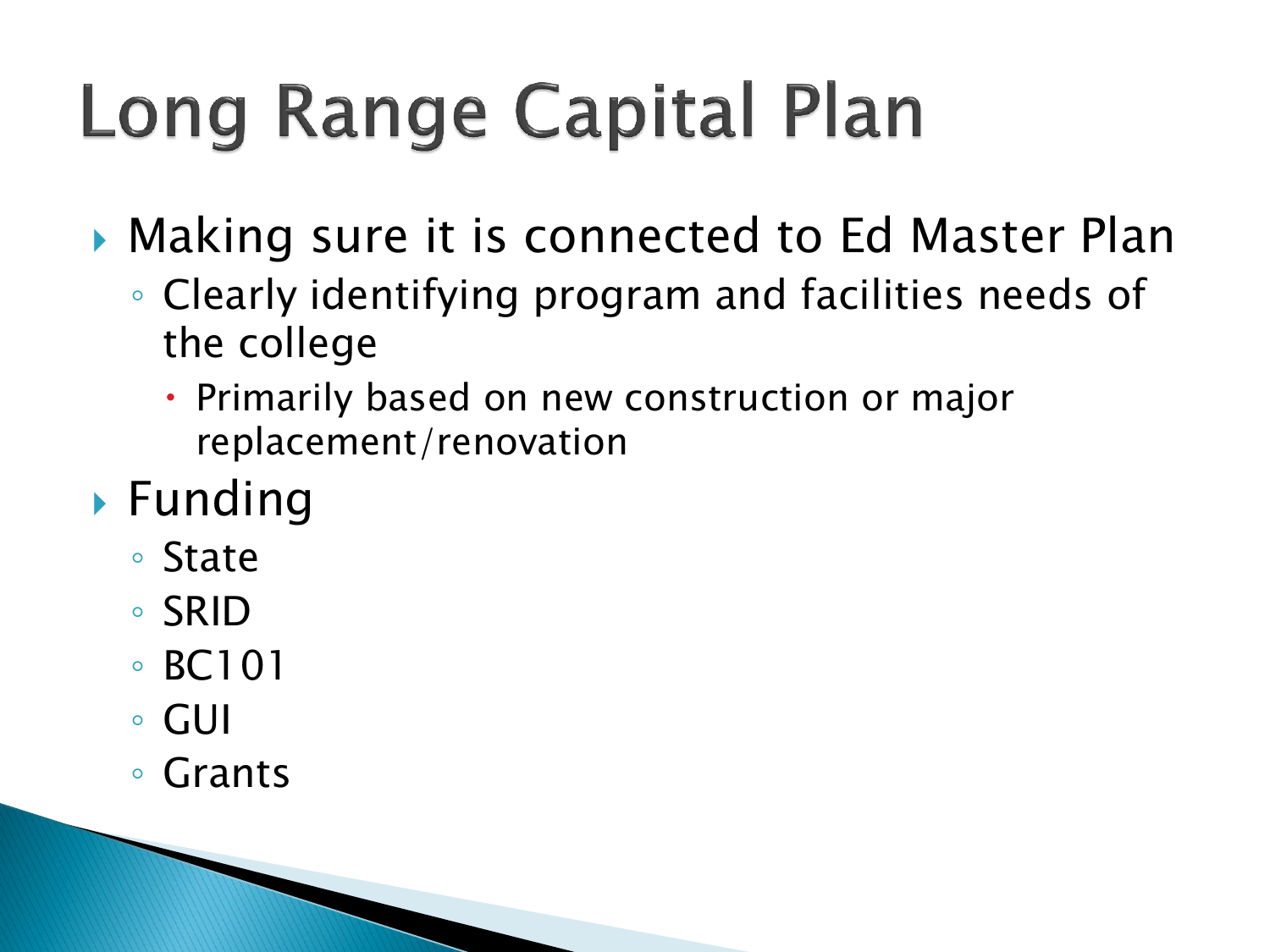# **Long Range Capital Plan**

- ▶ Current Major Projects
	- SAM
	- SAM East
	- Infrastructure replacement
		- Gas
		- Water
		- Chillers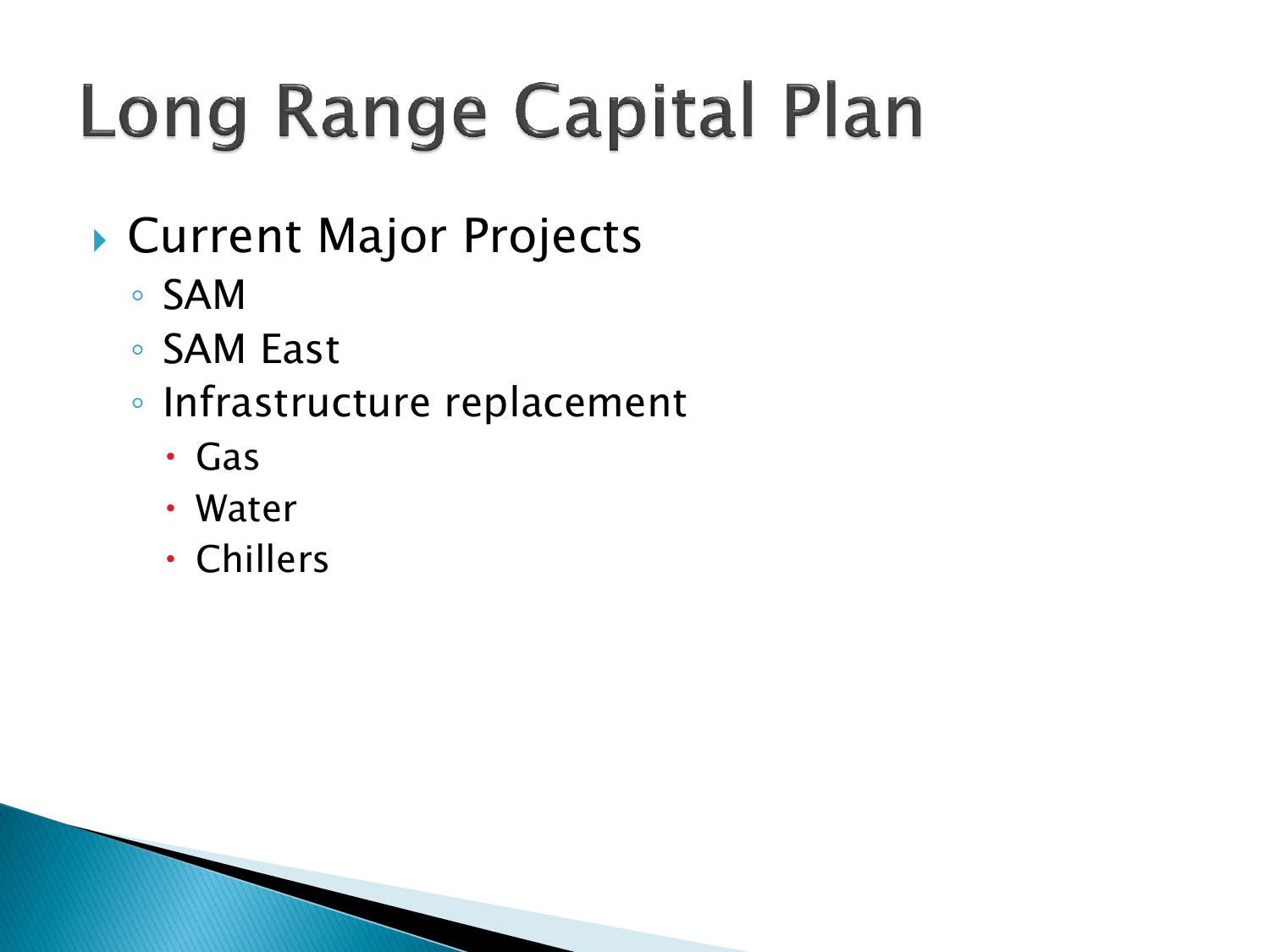### **Scheduled Maintenance**

#### ▶ Upkeep of current facilities

- (last summer)Painting and heavy maintenance in Humanities/Admin/Language Arts
- (this summer) Painting and heavy maintenance in Business/FACE/Fine Arts
- Door replacements in Admin/Student Services/Student Center
- Other projects as identified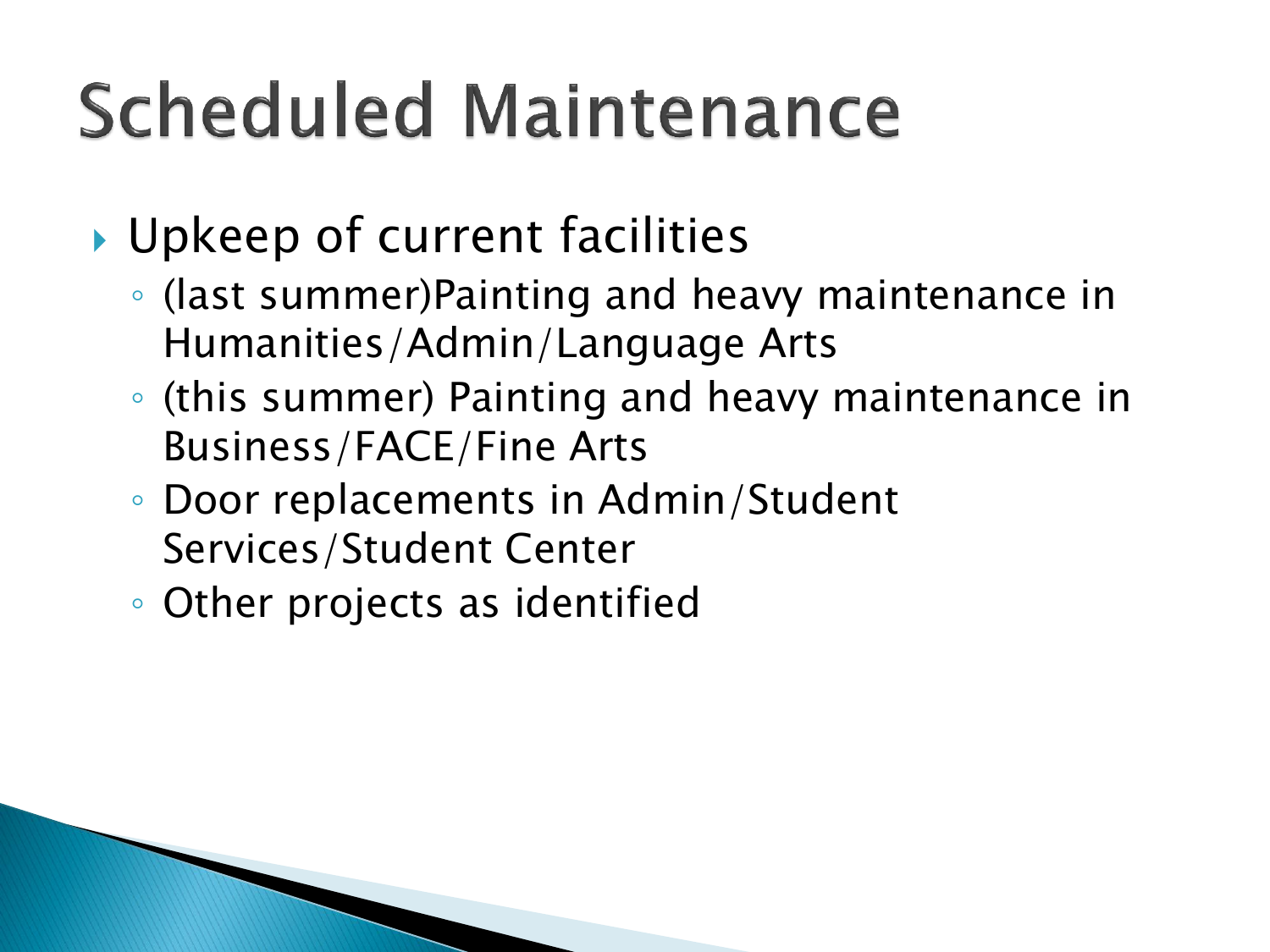### **Scheduled Maintenance**

- Funding
	- State
	- SRID
	- BC101
	- GUI
	- Grants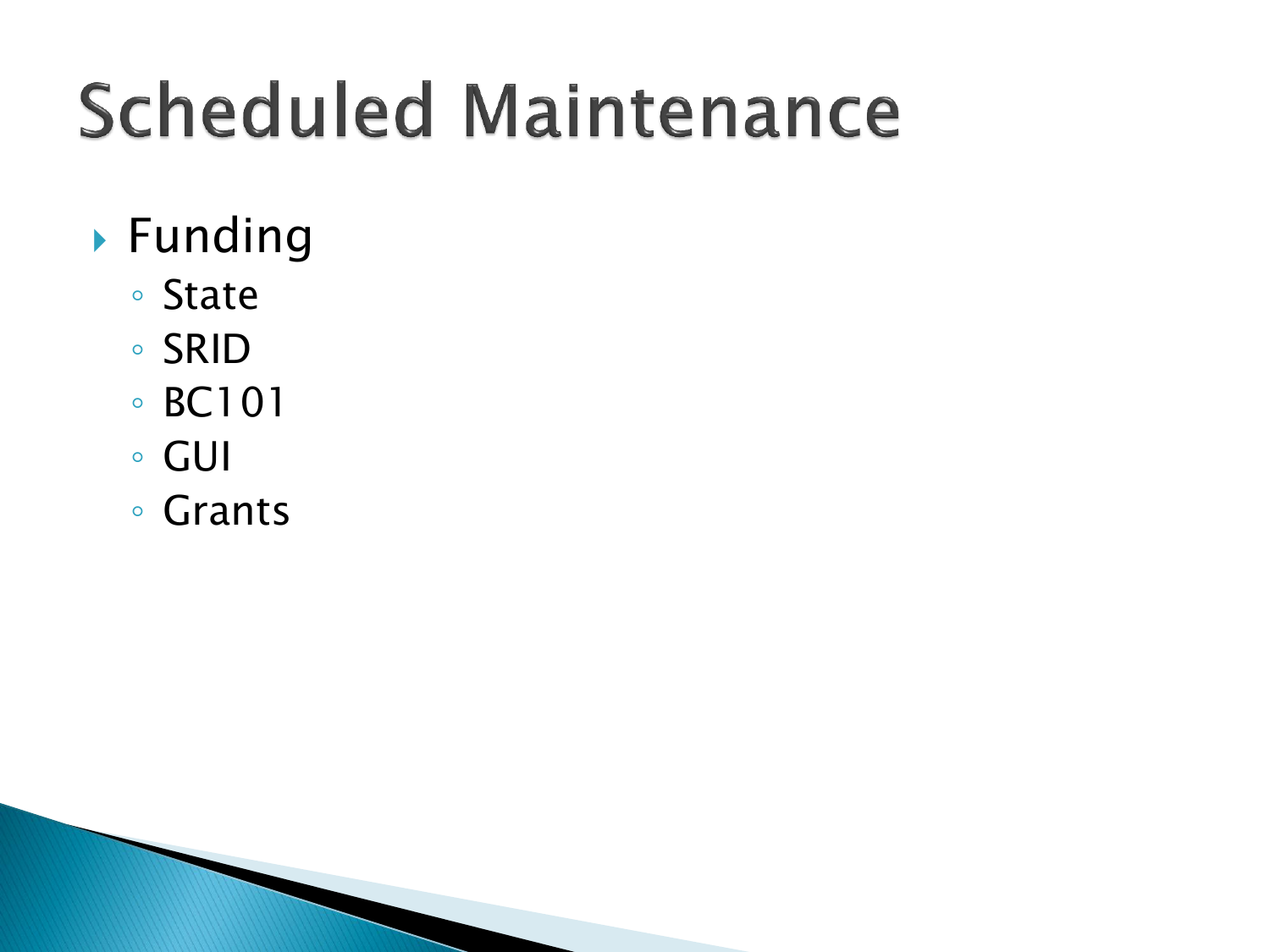# **Technology Master Plan**

- Emerging Technologies
- ▶ Replacement/support of existing technology
- ▶ Funding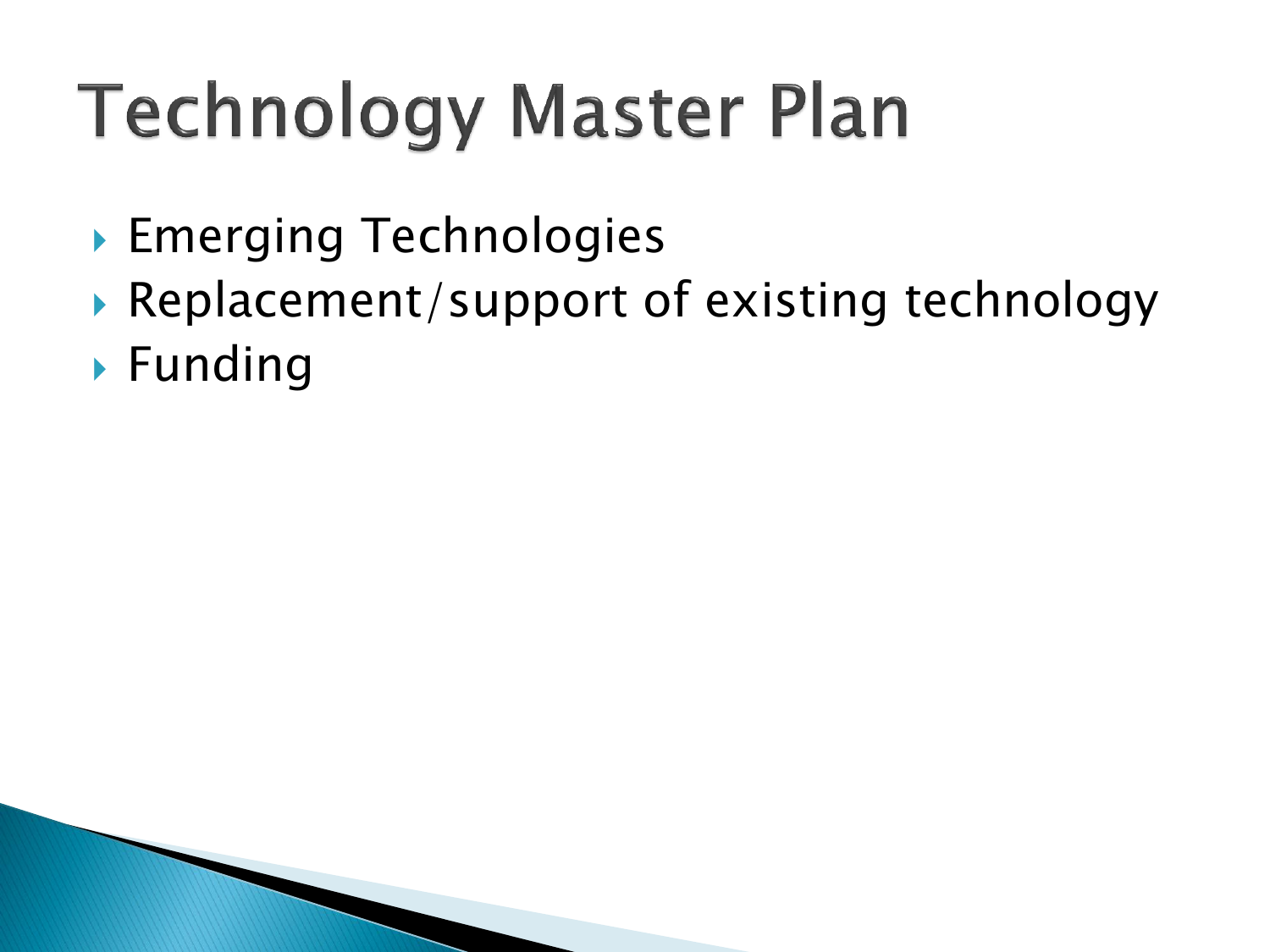### **Emerging Technologies**

#### **Instructional systems**

- Plato/Pearson/Aleks
- Smart classrooms
	- STEM classrooms
	- Forums (east/west/FA 30)
- Wireless
	- Current status
	- Coverage AND capacity
- iPads/mobile devices
- ▶ Student Support systems
	- Degree Works
- Administrative systems
	- Curricunet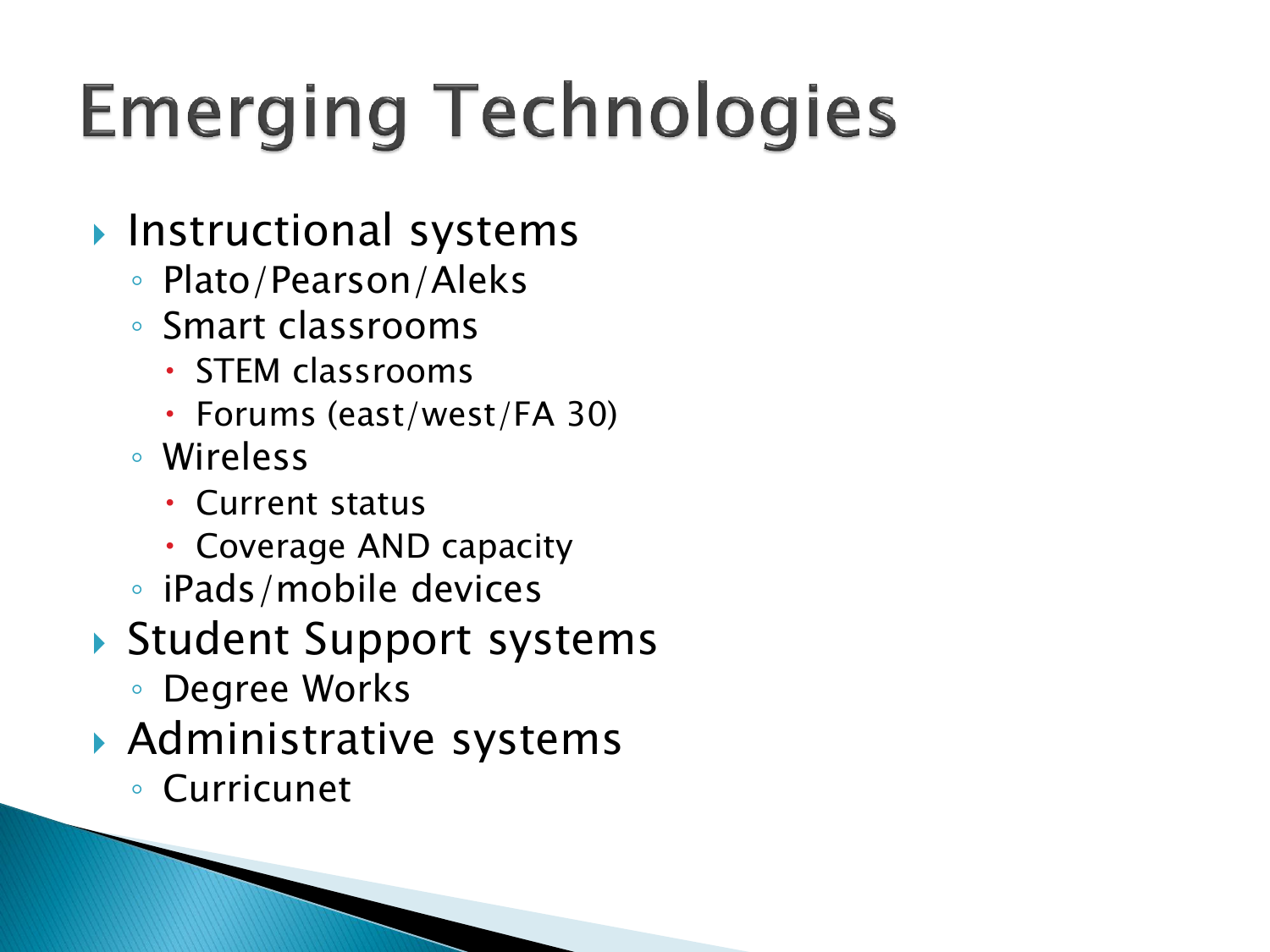#### **Replacement/support of existing** technology

- ▶ Back-end infrastructure
- **Instructional systems** 
	- Moodle
	- Labs
	- Smart classrooms
- Student Support systems
	- Luminis/InsideBC
	- SARS
	- SS-151 Virtual Desktops
- Administrative systems
	- Banner
	- ODS/Reporting
	- Web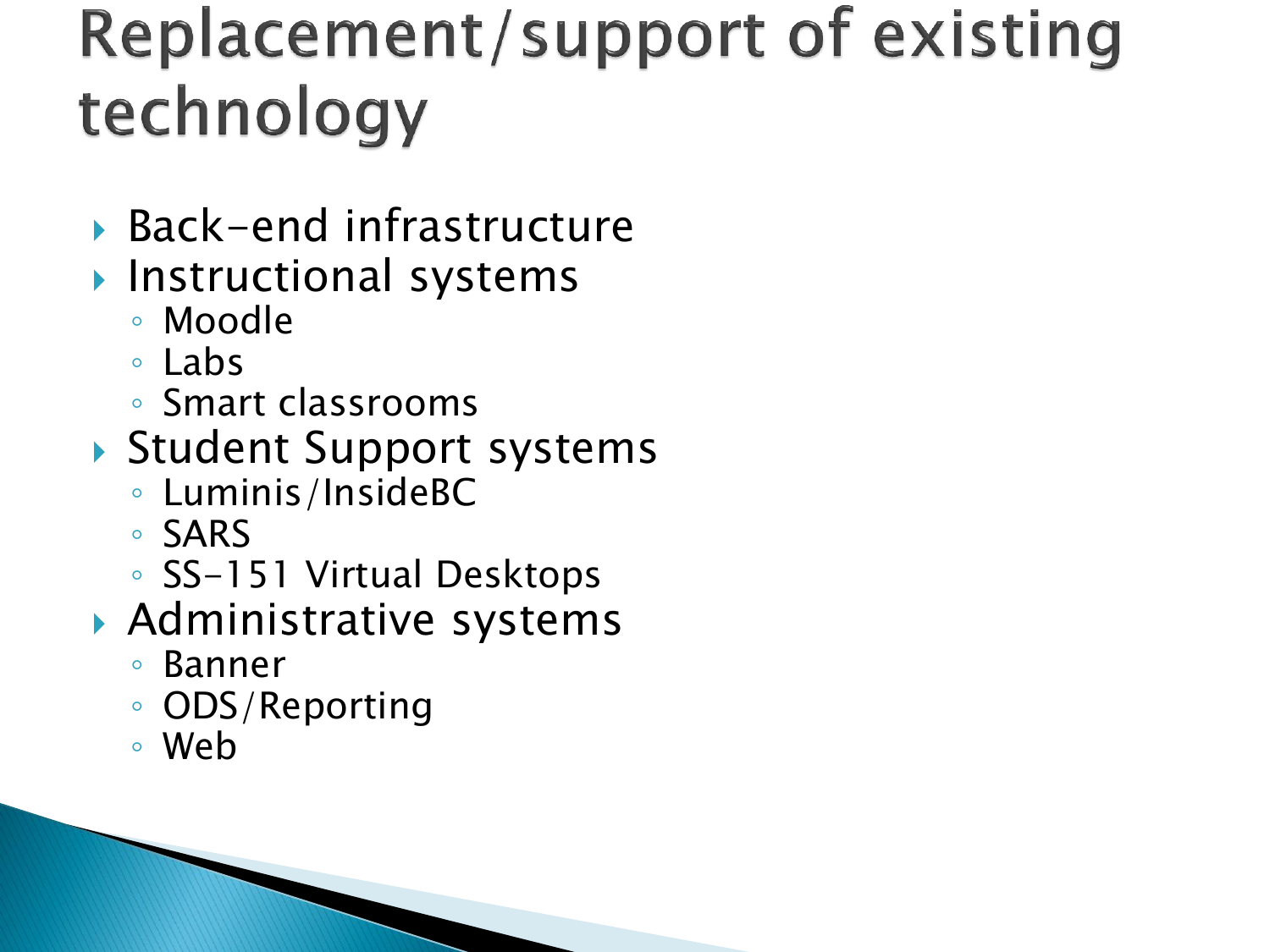# **Funding**

- GUI
- Grants
- ▶ Other possible sources
	- State
		- New construction
	- Other local funds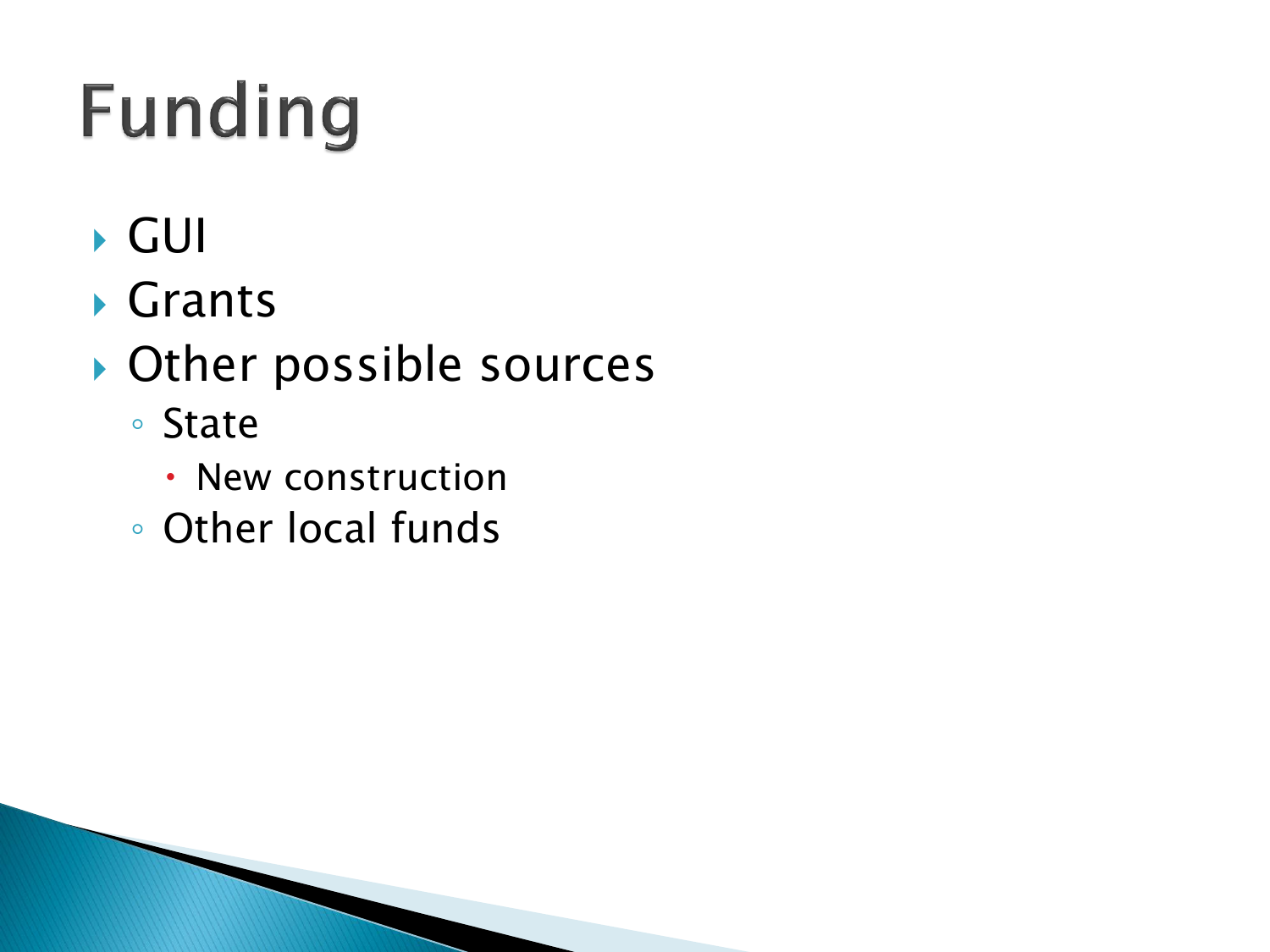# Other technology issues

#### District-wide systems

- Degree Works
- Curricunet
- Luminis
- Banner
- Email
- Moodle